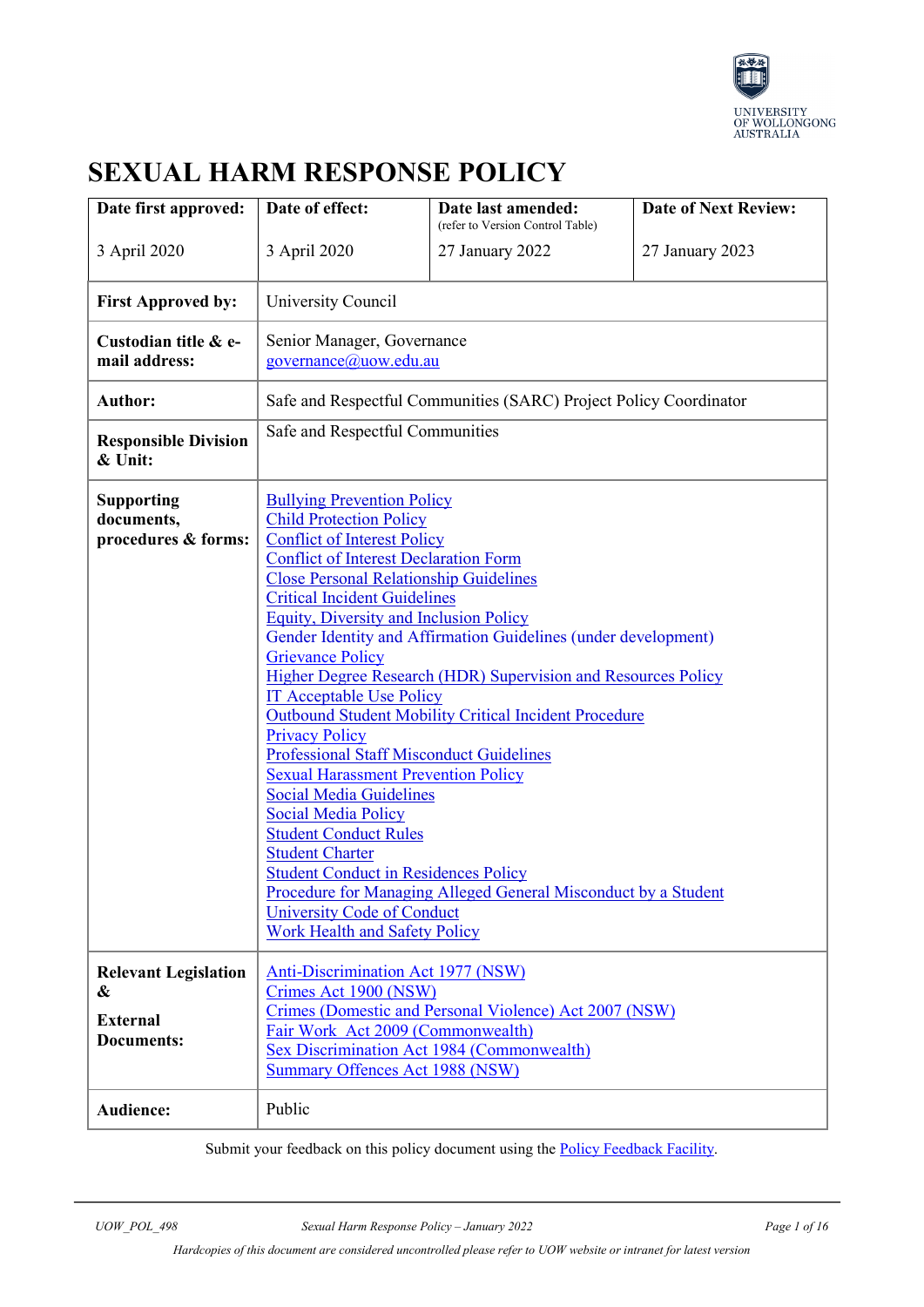

### **Contents**

| $\mathbf{1}$   |  |
|----------------|--|
| $\overline{2}$ |  |
| 3              |  |
| 4              |  |
| 5              |  |
| 6              |  |
| 7              |  |
| 8              |  |
| 9              |  |
| 10             |  |
| 11             |  |
| 12             |  |
| 13             |  |
| 14             |  |
| 15             |  |
| 16             |  |
| 17             |  |
| 18             |  |
|                |  |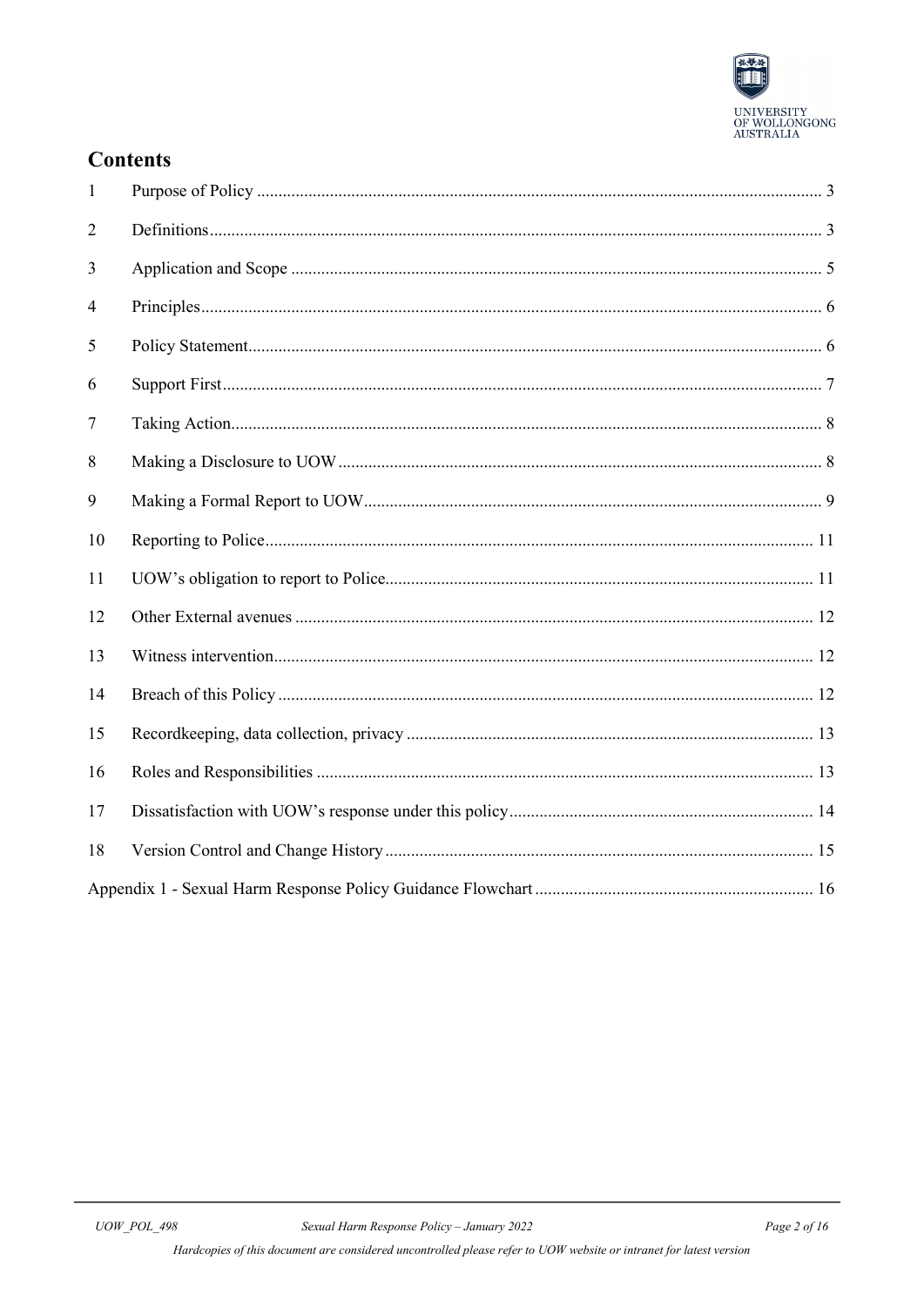

#### <span id="page-2-0"></span>**Purpose of Policy**  $\mathbf{1}$

- 1. The purpose of this policy is to:
	- a. promote a safe and respectful university community that is free from all forms of unwanted sexual behaviours;
	- b. identify and describe and define unwanted sexual behaviours, constituting Sexual Harm;
	- c. provide details of the support and guidance available to individuals involved in incidents of Sexual Harm;
	- d. define the reporting options available within, or external to, UOW; and
	- e. outline UOW's response to dealing with allegations of Sexual Harm, Vexatious Action or Retaliatory Action by current Staff, Students or Affiliates.

#### <span id="page-2-1"></span>2 **Definitions**

Where available, definitions and terms have been sourced from NSW legislation including *Crimes Act 1900* (NSW) and *Anti-Discrimination Act 1977* (NSW).

| Word/Term  | Definition (with examples if required)                                                                                                                                                                                                                                                                                                                                                                                             |  |  |
|------------|------------------------------------------------------------------------------------------------------------------------------------------------------------------------------------------------------------------------------------------------------------------------------------------------------------------------------------------------------------------------------------------------------------------------------------|--|--|
| Affiliate  | Includes people holding University of Wollongong Honorary Awards as conferred<br>by the University Council, including the awards of Emeritus Professor, Honorary<br>Doctor and University Fellow; people appointed in accordance with the<br>University's Appointment of Visiting and Honorary Academics Policy; and people<br>engaged by the University as agency staff, contractors, volunteers and work<br>experience students. |  |  |
| Consent    | A person freely and voluntarily agrees to a sexual activity (a sexual act, sexual<br>intercourse or sexual touching).                                                                                                                                                                                                                                                                                                              |  |  |
|            | Examples of the circumstances where a person is not able to freely and voluntarily<br>provide Consent includes if that person:                                                                                                                                                                                                                                                                                                     |  |  |
|            | (a) is substantially intoxicated by alcohol or any drug,                                                                                                                                                                                                                                                                                                                                                                           |  |  |
|            | (b) is unconscious or asleep,                                                                                                                                                                                                                                                                                                                                                                                                      |  |  |
|            | (c) is intimidated, coerced or threatened,                                                                                                                                                                                                                                                                                                                                                                                         |  |  |
|            | (d) is detained or held against their will,                                                                                                                                                                                                                                                                                                                                                                                        |  |  |
|            | (e) is placed in a position where there may be abuse of a position of authority<br>or trust                                                                                                                                                                                                                                                                                                                                        |  |  |
|            | (f)<br>does not have the capacity to provide consent (such as due to age or<br>cognitive impairment).                                                                                                                                                                                                                                                                                                                              |  |  |
|            | (The meaning of Consent is further described in Section 61HE of the Crimes Act<br>1900 (NSW)).                                                                                                                                                                                                                                                                                                                                     |  |  |
| Disclosure | A person chooses to tell Staff about an incident involving Sexual Harm without<br>UOW initiating formal investigation processes.                                                                                                                                                                                                                                                                                                   |  |  |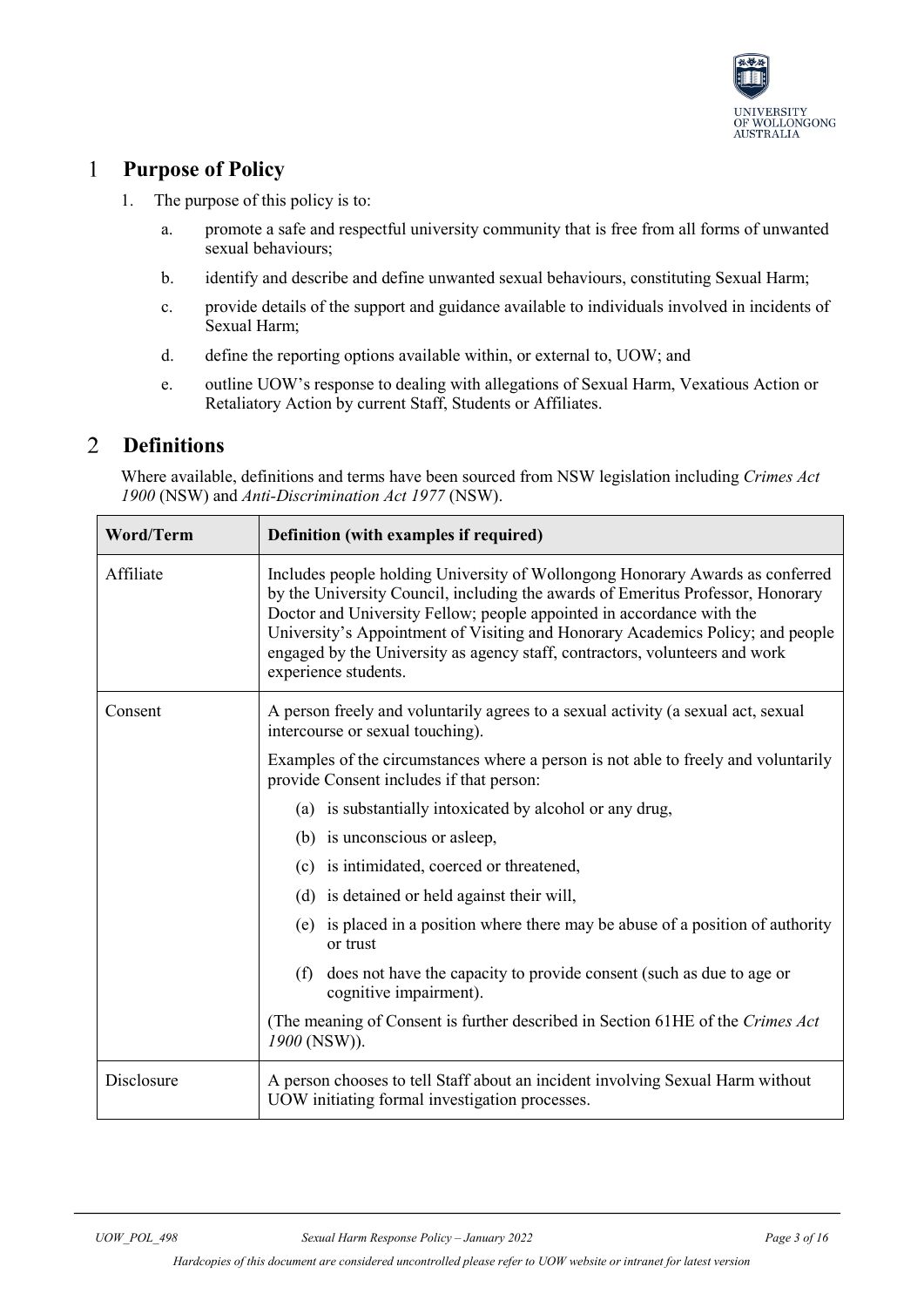

| Formal Report             | A formal account or statement about an alleged incident of Sexual Harm to a<br>person or organisation that has the authority to initiate an investigation and take<br>appropriate action.                                                                                                                                                                                                                                                                                                                                                                                                                                                                                                                                                                                                                                                                                                                                                                                                                                                                                                                                                                                                                                                                                                                                                                                 |  |  |
|---------------------------|---------------------------------------------------------------------------------------------------------------------------------------------------------------------------------------------------------------------------------------------------------------------------------------------------------------------------------------------------------------------------------------------------------------------------------------------------------------------------------------------------------------------------------------------------------------------------------------------------------------------------------------------------------------------------------------------------------------------------------------------------------------------------------------------------------------------------------------------------------------------------------------------------------------------------------------------------------------------------------------------------------------------------------------------------------------------------------------------------------------------------------------------------------------------------------------------------------------------------------------------------------------------------------------------------------------------------------------------------------------------------|--|--|
|                           |                                                                                                                                                                                                                                                                                                                                                                                                                                                                                                                                                                                                                                                                                                                                                                                                                                                                                                                                                                                                                                                                                                                                                                                                                                                                                                                                                                           |  |  |
| Natural Justice           | Principles that ensure that decision-making is fair and reasonable. These include<br>decision-makers informing people of the case against them or their interests,<br>giving them a right to be heard, not having a personal interest in the outcome, and<br>acting only on the basis of logically probative evidence.                                                                                                                                                                                                                                                                                                                                                                                                                                                                                                                                                                                                                                                                                                                                                                                                                                                                                                                                                                                                                                                    |  |  |
| <b>Retaliatory Action</b> | Any interference with an investigation of alleged Sexual Harm, victimisation of<br>any parties to an allegation of Sexual Harm or otherwise subjecting another person<br>to detrimental action in relation to the making of a Disclosure, lodging of a Formal<br>Report, providing support to an individual or reporting an incident of Sexual<br>Harm.                                                                                                                                                                                                                                                                                                                                                                                                                                                                                                                                                                                                                                                                                                                                                                                                                                                                                                                                                                                                                   |  |  |
| <b>Sexual Harassment</b>  | Sexual harassment is an unwelcome sexual advance, or an unwelcome request for<br>sexual favours or other unwelcome conduct of a sexual nature, in circumstances in<br>which a reasonable person, having regard to all of the circumstances, would have<br>anticipated that the other person would be offended, humiliated or intimidated.                                                                                                                                                                                                                                                                                                                                                                                                                                                                                                                                                                                                                                                                                                                                                                                                                                                                                                                                                                                                                                 |  |  |
|                           | Examples of unwelcome behaviours that may constitute Sexual Harassment<br>include:                                                                                                                                                                                                                                                                                                                                                                                                                                                                                                                                                                                                                                                                                                                                                                                                                                                                                                                                                                                                                                                                                                                                                                                                                                                                                        |  |  |
|                           | unwelcome touching, hugging, cornering or kissing<br>inappropriate physical contact<br>inappropriate staring or leering that makes a person feel intimidated<br>sexual gestures, indecent exposure or inappropriate display of the body<br>displaying, sending, requesting or threatening to share sexually explicit<br>pictures, posters or gifts that make a person feel offended<br>repeated or inappropriate invitations to go out on dates<br>intrusive questions about a person's private life or physical appearance<br>that make a person feel offended<br>sexually explicit comments made in person, via emails, SMS messages,<br>social media or other electronic platforms or systems<br>repeated or inappropriate advances on email, social networking websites<br>or internet chat rooms<br>comments or jokes of a sexual nature that make a person feel offended<br>$\bullet$<br>indecent phone calls, including someone leaving a sexually explicit<br>$\bullet$<br>message on voicemail or an answering machine<br>requests or pressure for sex or other sexual acts<br>$\bullet$<br>any other unwelcome conduct of a sexual nature<br>sexual humiliation, including acts of hazing<br>stalking behaviours which include being followed, watched or someone<br>loitering nearby.<br>Some forms of Sexual Harassment may also constitute a Sexual Offence. |  |  |
| Sexual Harm               | A collective term used in this policy to refer to unwelcome sexual behaviours<br>including Sexual Offences (eg sexual assault, indecent assault) and Sexual<br>Harassment, perpetrated via any form of contact or communication which may<br>include in person, online or via digital technologies.                                                                                                                                                                                                                                                                                                                                                                                                                                                                                                                                                                                                                                                                                                                                                                                                                                                                                                                                                                                                                                                                       |  |  |

*Hardcopies of this document are considered uncontrolled please refer to UOW website or intranet for latest version*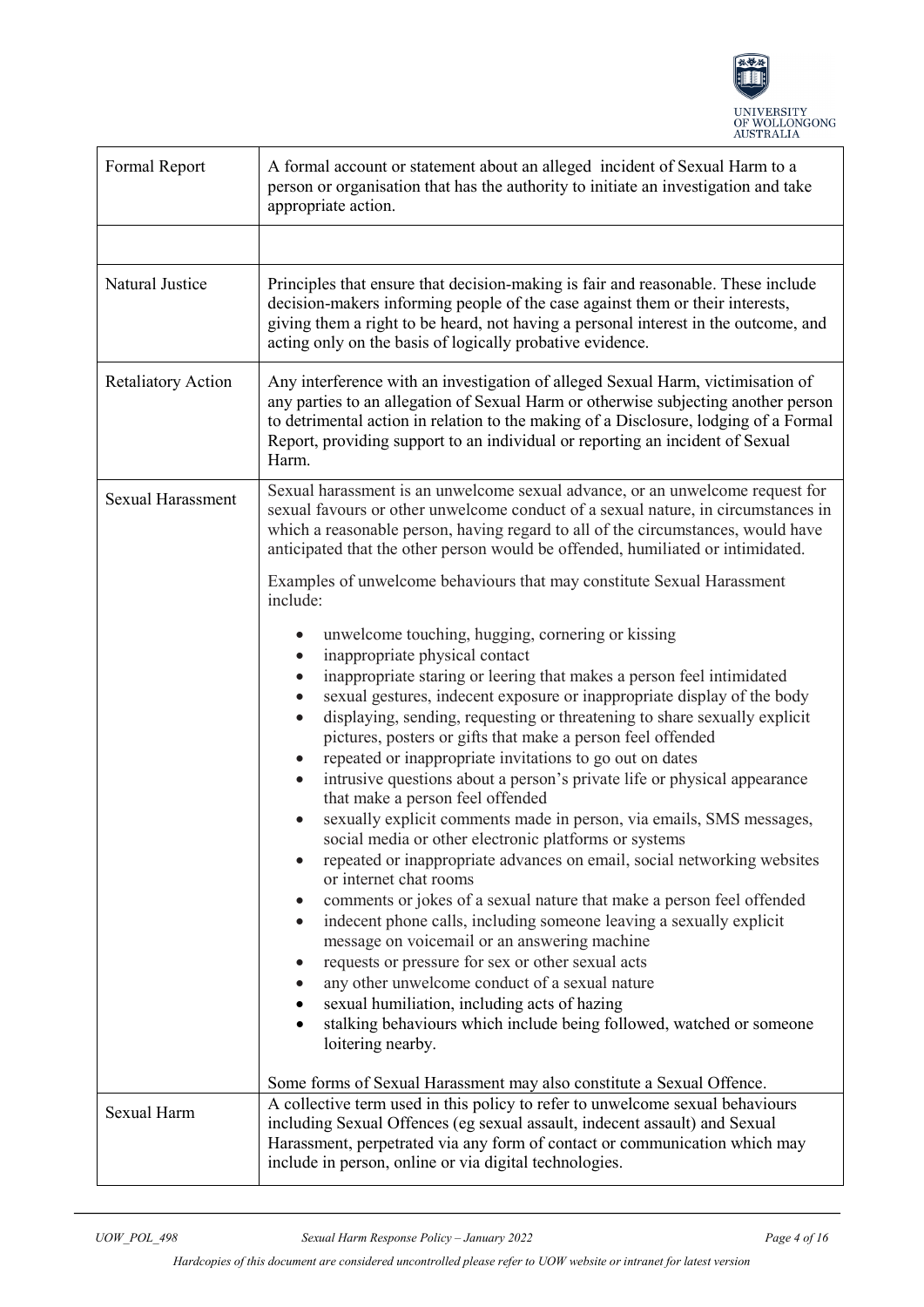

| <b>Sexual Offence</b>      | An action where a person engages in a sexual activity (including a sexual act,<br>sexual intercourse or sexual touching) with another person without the Consent of<br>the other person and who knows the other person does not Consent to the sexual<br>activity.<br>The meaning of each type of sexual activity is in accordance with Division 10 of<br>the Crimes Act 1900 (NSW). |  |
|----------------------------|--------------------------------------------------------------------------------------------------------------------------------------------------------------------------------------------------------------------------------------------------------------------------------------------------------------------------------------------------------------------------------------|--|
| Specialist Area            | For the purpose of this policy, the Specialist Area may include:<br>1. For Staff and Affiliates, the Employment Relations Unit or relevant Staff<br>member in the Human Resources Division;<br>2. For Students, the UOW's Safe and Respectful Communities Team.                                                                                                                      |  |
| Staff                      | All people employed by the University of Wollongong including conjoint<br>appointments, whether on continuing, permanent, fixed term, casual or cadet or<br>traineeship basis.                                                                                                                                                                                                       |  |
| Student                    | A person registered for a course at the University of Wollongong.                                                                                                                                                                                                                                                                                                                    |  |
| Trauma-Informed            | An approach that acknowledges the impact of trauma; recognises the signs and<br>symptoms of trauma in all individuals involved; fully integrates knowledge about<br>trauma into policies, procedures and practices; and seeks to actively avoid re-<br>traumatisation.                                                                                                               |  |
| <b>UOW Community</b>       | A collective term to include members of Council, relevant committees, Staff,<br>Affiliates and Students, as well as those who use/have used the University's<br>campuses or facilities for work, study, living and socialising, or other authorised<br>activity.                                                                                                                     |  |
| <b>Vexatious Action</b>    | An action of a person in making a report that is without sufficient grounds or<br>unjustified to prejudice, annoy or harm UOW or another person's reputation or<br>standing.                                                                                                                                                                                                         |  |
| Victim-Centric<br>Approach | An approach to systemically focus on the needs and concerns of an individual who<br>has experienced Sexual Harm to ensure compassionate and sensitive delivery of<br>services in a non-judgmental manner.                                                                                                                                                                            |  |

#### <span id="page-4-0"></span> $\overline{3}$ **Application and Scope**

- 1. This policy applies to current, recent or historic incidents involving Sexual Harm.
- 2. This policy applies to:
	- a. Disclosures by any member of the UOW Community;
	- b. Formal Reports to UOW where allegations have been made against current Staff, Students and Affiliates in any of the following circumstances:
		- i. in attendance on any UOW owned or occupied property or facility;
		- ii. using UOW equipment or resources (e.g. communication technologies, vehicles, facilities);
		- iii. in attendance at a UOW event, function or activity;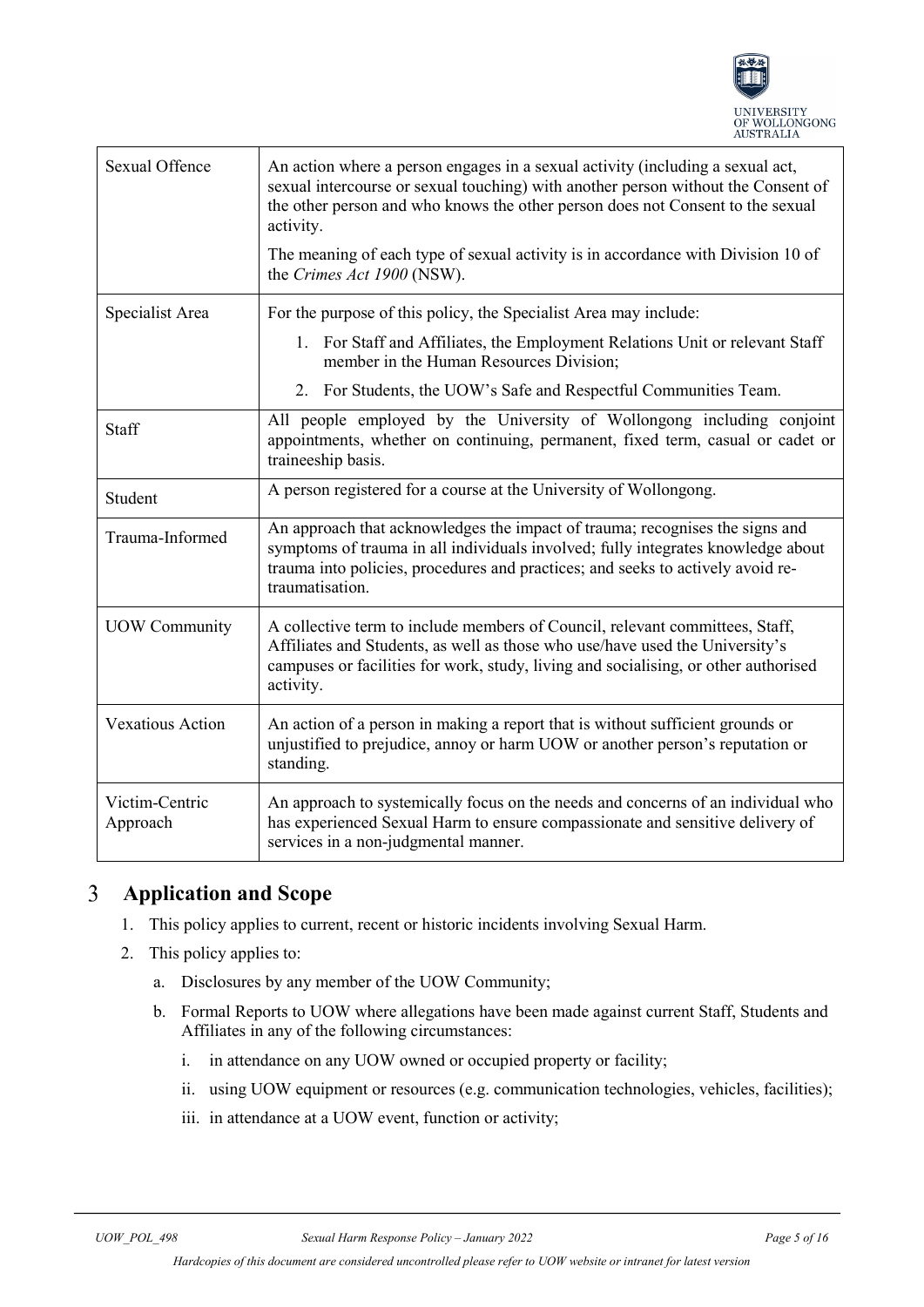

- iv. participating in any activity as a representative or student of UOW (e.g. field trips, practicums, conferences, sporting trips, community meetings, participation in UOW affiliated clubs etc.);
- v. carrying out functions in connection with a UOW-endorsed activity, including at places external to UOW premises (e.g. at a licensed premises, private residence, in the street);
- vi. outside of UOW where there is a significant or substantial connection to the employment at UOW;
- vii. other special circumstances relating to educational institutions, including participating in any activity or carrying out functions in connection with their position at UOW where they come into contact with staff, students or affiliates of a separate educational institution.
- 3. UOW's Child Protection Policy outlines additional obligations in relation to the protection of people under 18 years of age.
- 4. This policy is to be read in conjunction with the Sexual Harassment Prevention Policy.

#### <span id="page-5-0"></span> $\overline{4}$ **Principles**

- 1. UOW is committed to:
	- a. promoting a culture of safety, dignity, courtesy and mutual respect for all members of the UOW Community;
	- b. ensuring that individual wellbeing and the reduction of harm are key considerations in any response to Sexual Harm;
	- c. dealing with incidents involving Sexual Harm in a manner that is underpinned by Trauma Informed principles;
	- d. encouraging individuals who have experienced behaviour which may constitute Sexual Harm, to notify UOW as soon as possible so that appropriate support and guidance may be provided;
	- e. responding to all Disclosures and Formal Reports to UOW in a sensitive, fair, confidential and timely manner, to the extent possible, following the principles of Natural Justice.
- 2. UOW acknowledges that Sexual Harm can be experienced by any individual or group regardless of their characteristics including age, race, sexual orientation, gender identity, gender expression, intersex status, marital or relationship status, family or carer's responsibilities, pregnancy, religion, political opinion, national extraction, social origin, disability or physical or mental disability.

#### <span id="page-5-1"></span> $\mathfrak{S}$ **Policy Statement**

- 1. UOW is committed to promoting appropriate standards of conduct in order to provide a safe and respectful community free from all forms of unwanted sexual behaviours.
- 2. UOW does not accept and will not tolerate the following behaviour:
	- a. Sexual Harm, Vexatious Action or Retaliatory Action as defined in this policy;
	- b. behaviour which induces another person to carry out Sexual Harm, Vexatious Action or Retaliatory Action;
- 3. Current Staff, Students or Affiliates must not engage in behaviour as described at 5.2.
- 4. A breach of 5.3 may constitute misconduct pursuant to UOW codes, policies and procedures and be subject to disciplinary action. Refer to section 14 of this policy for further information.
- 5. UOW strongly encourages the reporting of behaviour as described at 5.2 of the policy.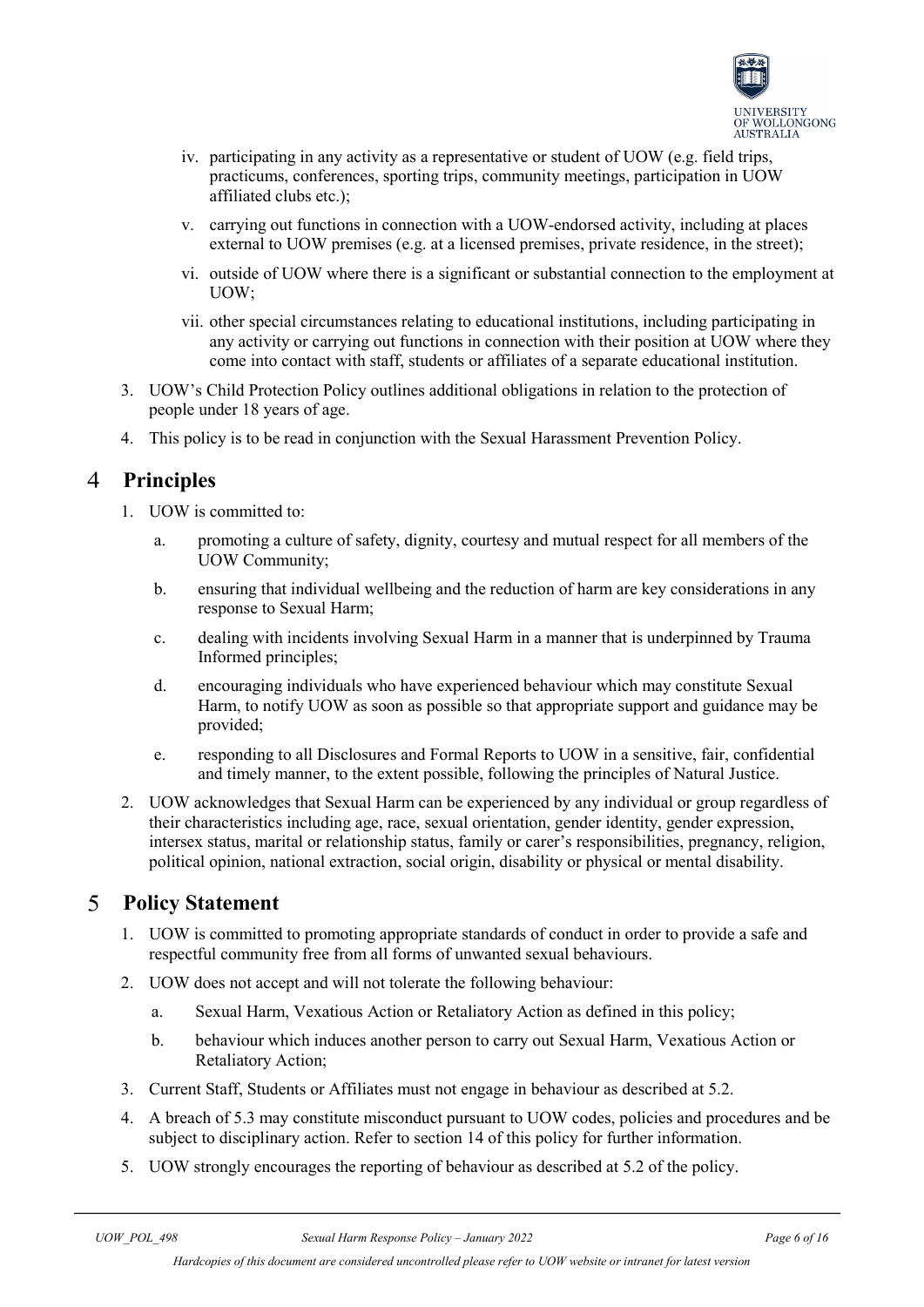

- 6. Staff and Affiliates have a responsibility to report to their manager, supervisor or appropriate Specialist Area any behaviour as described at 5.2 of this policy.
- 7. Supervisors and managers have an obligation to take appropriate action to prevent the occurrence or continuation of behaviour as described at 5.2 of this policy.
- 8. A guidance flowchart summarising UOW's response as detailed throughout this policy is attached at Appendix A.

#### <span id="page-6-0"></span>6 **Support First**

- 1. UOW is committed to making its priority the safety and wellbeing of all individuals involved in incidents of Sexual Harm.
- 2. In an emergency, individuals who have experienced or become aware of incidents of Sexual Harm are encouraged to:
	- a. call an emergency service such as police or ambulance on triple zero 000; or
	- b. contact UOW Security on +61 2 4221 4900 or raise an emergency alert through UOW's SafeZone app. UOW will respond and contact the appropriate emergency service where required; or
	- c. go to the nearest hospital emergency department where medical and counselling support may be provided.
- 3. Staff, Students or Affiliates travelling internationally for UOW business or coursework may seek emergency assistance by contacting UOW's travel risk provider. Contact details can be found at <https://www.uow.edu.au/about/services/financial-services/frequently-asked-questions/>
- 4. UOW strongly encourages all individuals involved in incidents of Sexual Harm to seek support in the first instance. Support and assistance may be sought from UOW as well as relevant external services.
- 5. Individuals involved in incidents of Sexual Harm are encouraged to seek support from the following internal and/or external support services:
	- a. Safe and Respectful Communities Team: Students may contact the SARC Team on 4221 3344 / [sarc-uow@uow.edu.au](mailto:sarc-uow@uow.edu.au)
	- b. Student Counselling Service: Students may contact UOW's Counselling Service at Counselling Services - [University of Wollongong –](file://ad.uow.edu.au/Shares/SARC/SARC%20related%20policy%20amendments/Improper%20Sexual%20Conduct%20Response%20Policy/Counselling%20Services%20-%20University%20of%20Wollongong%20%E2%80%93%20UOW) UOW or <https://www.uow.edu.au/student/support-services/counselling/sexual-assault-support/> and can call or text UOW's free 24 hour Student Wellbeing Support Line (call 1300 036 149 or text 0488 884 164)
	- c. Employee Assistance Provider: Staff and certain Affiliates may contact UOW's Employee Assistance Provider for either over the phone or face-to-face counselling at [https://www.uow.edu.au/about/services/safe-at-work/well-at-work/healthy-mind/employee](https://www.uow.edu.au/about/services/safe-at-work/well-at-work/healthy-mind/employee-assistance-program/)[assistance-program/](https://www.uow.edu.au/about/services/safe-at-work/well-at-work/healthy-mind/employee-assistance-program/)
	- a. External Support Services: Visit UOW's Safe and Respectful Communities support page located at<http://uow.info/respect> for a list of external support services.
- 6. A Translating and Interpreting Service (TIS) is available for those individuals who prefer to provide information in their native language -1300 655 010. Website: [TIS](http://www.tisnational.gov.au/)
- 7. Some incidents of Sexual Harm may constitute a criminal offence. Individuals are encouraged to contact police to report alleged criminal offences. Refer to section 10 of this policy for further information. NSW police also offer an online [Sexual Assault Reporting Option \(SARO\)](https://www.police.nsw.gov.au/__data/assets/pdf_file/0013/224014/SARO_Form_200213.pdf) form for individuals to make a record of what occurred without making a Formal Report.

*Hardcopies of this document are considered uncontrolled please refer to UOW website or intranet for latest version*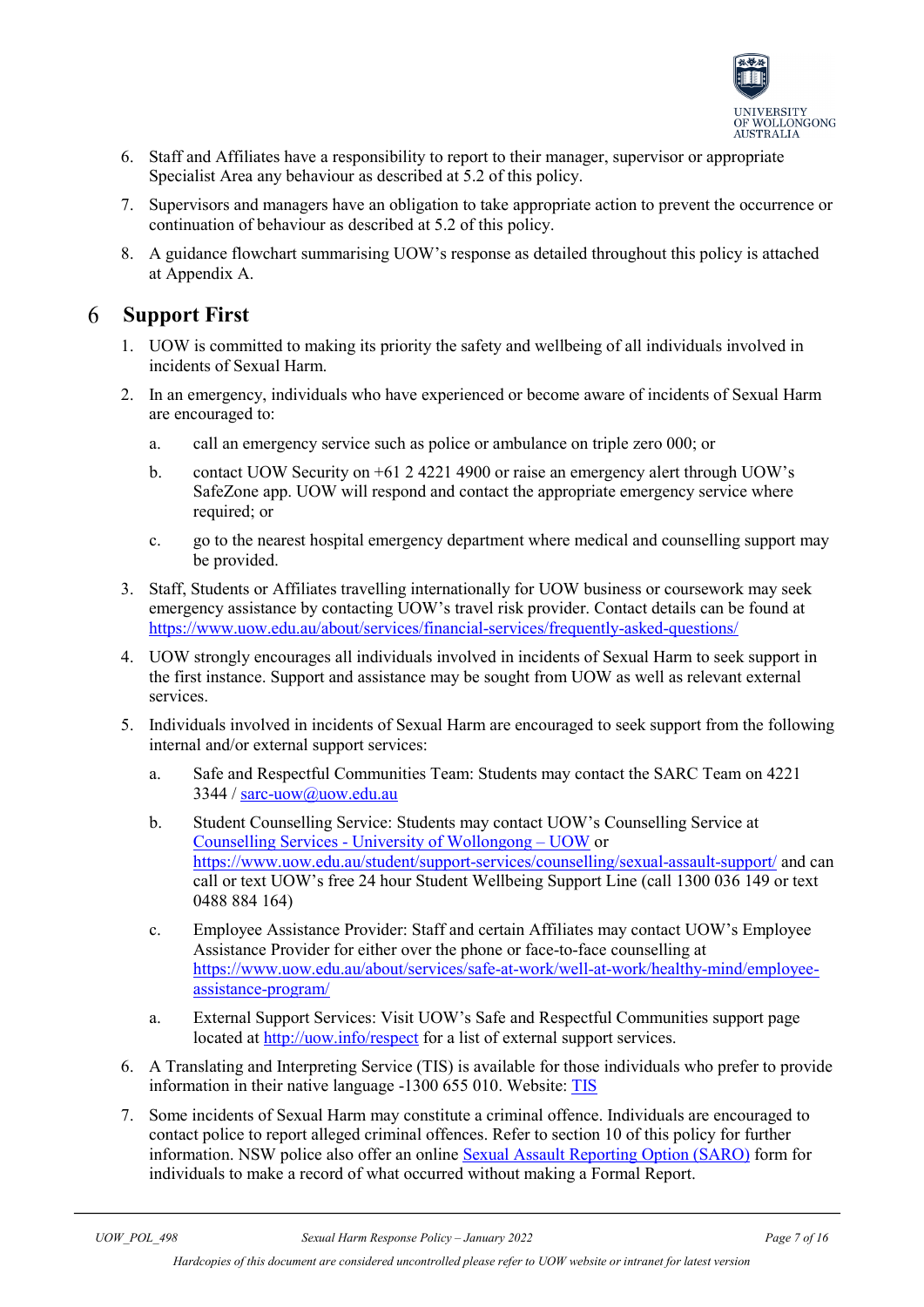

### <span id="page-7-0"></span> $7\overline{ }$ **Taking Action**

- 1. UOW is committed to embracing Trauma Informed principles and a compassionate, Victim-Centric Approach when responding to incidents involving Sexual Harm. UOW recognises the importance of minimising the number of times an individual has to make a Disclosure.
- 2. Individuals involved in incidents of Sexual Harm are encouraged to reach out to UOW for support and assistance.
- 3. Where appropriate and only where an individual **feels safe and confident** enough to do so, they may wish to raise their concern directly with the other party involved with the alleged Sexual Harm. This may include talking to the other party or sending an email explaining the effect of the conduct and asking for it to stop.
- 4. Staff and Affiliates may also choose to report the matter to their manager or supervisor, where appropriate.
- 5. Where the individual feels it is not appropriate, or has taken steps as per 7.3 and/or 7.4 but wishes to take further action then they may choose to either:
	- a. make a Disclosure (refer to section 8 of this policy); or
	- b. lodge a Formal Report to UOW (refer to section 9 of this policy).
- 6. Individuals who become aware of behaviour as described at 5.2 of this policy are encouraged to notify UOW, make a Disclosure or take action as discussed at section 13 of this policy.
- 7. Making a Disclosure does not automatically result in a Formal Report to UOW being initiated. There may be some circumstances where UOW may be required to take certain action. (Refer to 8.4 for further detail).
- 8. All parties involved in incidents of Sexual Harm may have the support of another person (such as a personal friend, family member, UOW Counsellor, Student or Staff). However, the role of the support person is not to act as a representative or an advocate.
- 9. All parties involved in making a Disclosure or lodging a Formal Report to UOW are expected to maintain confidentiality and respect the privacy of all individuals.

#### <span id="page-7-1"></span>8 **Making a Disclosure to UOW**

- 1. Individuals involved in, or become aware of, incidents of Sexual Harm should contact the below Specialist Areas to make a Disclosure:
	- a. Students may contact UOW's Safe and Respectful Communities team via [sarc](mailto:sarc-uow@uow.edu.au)[uow@uow.edu.au](mailto:sarc-uow@uow.edu.au) or on +61 2 4221 3344.
	- b. Staff and Affiliates may contact:
		- i. The Employment Relations Unit or a relevant Staff member in the Human Resources Division vi[a employment-relations@uow.edu.au](mailto:employment-relations@uow.edu.au) or on +61 2 4221 5902.
- 2. A Disclosure may also be made via the following alternate avenues:
	- a. UOW's online portal at<https://www.uow.edu.au/about/governance/complaints-management/> for electronic lodgement;
	- b. any member of Staff in the first instance. The Staff member should then refer the Disclosure to their manager or the Specialist Area for appropriate action, where relevant.
- 3. Anonymous Disclosures may be made via any of the above contact avenues. However, UOW's ability to respond may be limited.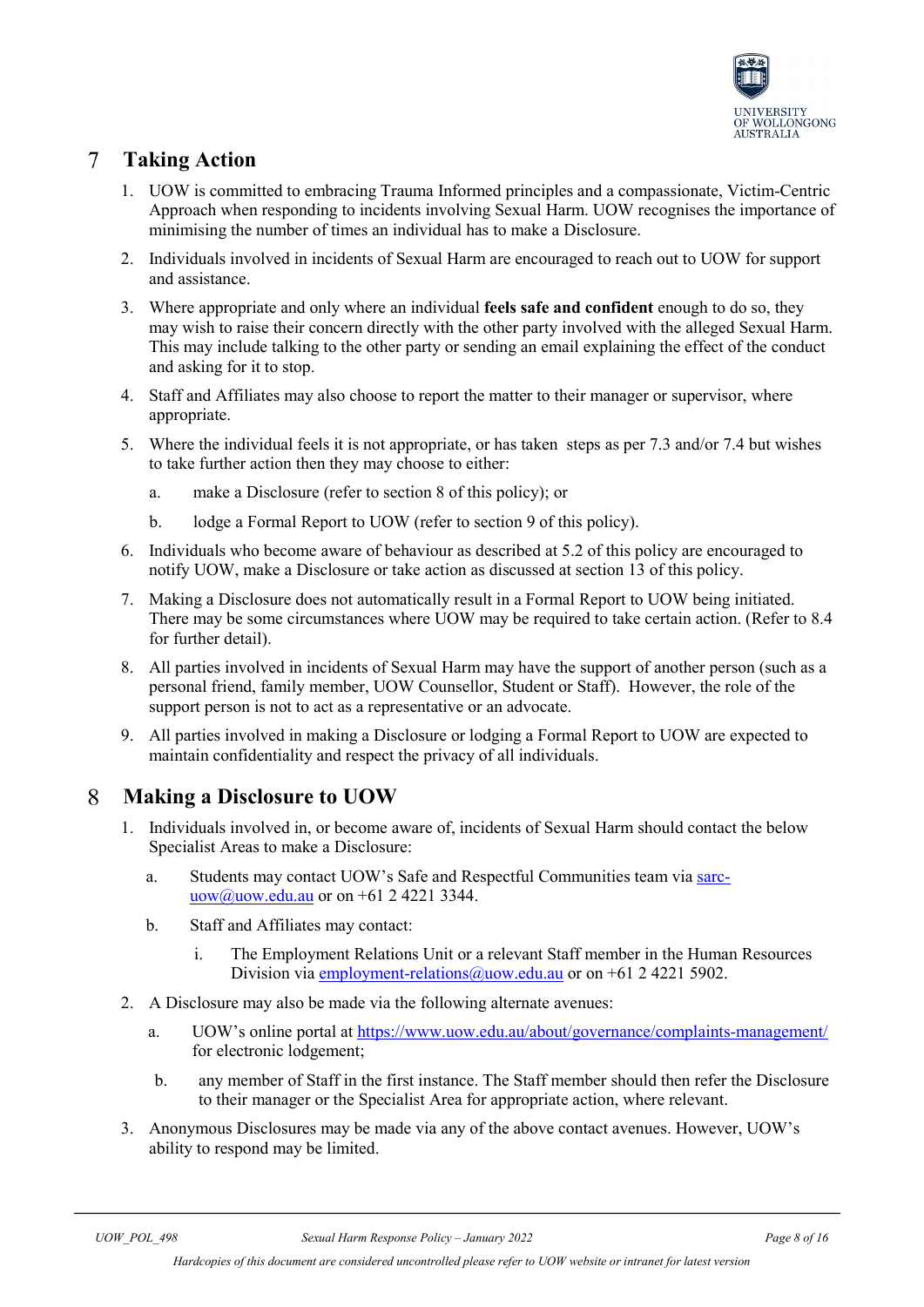

- 4. UOW will, to the extent possible, respect the right of an individual to choose how to take forward a Disclosure. However, there may be some circumstances where UOW (via the relevant Specialist Area) may be required to take certain action including:
	- a. where a Disclosure has been made which indicates a risk of harm to any individual, UOW may refer the matter to UOW Security and/or the HR Division (for staff-related matters) and/or a relevant external agency such as police for action. UOW may, where appropriate, inform the individual who has made the Disclosure of the action required to be taken.
	- b. UOW may also refer a Disclosure to a relevant external agency such as police where it has a legal obligation to do so. UOW may, where appropriate, inform the individual who made the Disclosure of the action required to be taken. UOW's legal obligation to inform police of an incident involving Sexual Harm is discussed at section 11 of this Policy.
- 5. When a Disclosure is made, Staff within the appropriate Specialist Area (as noted at 8.1) will:
	- a. explain available internal or external support services in the first instance;
	- b. provide assistance to ensure understanding of the available options. This may include making a Formal Report to UOW or reporting to a relevant external agency where appropriate;
	- c. encourage an individual who has experienced Sexual Harm to report any incidents that may constitute a criminal offence to police;
	- d. provide explanation of UOW's investigation processes and possible outcomes;
	- e. provide information and support available such as UOW's special consideration process for Students regarding their studies;
	- f. consider appropriate measures to minimise any potential for harm or discomfort such as consideration of emergency accommodation, relocation, possible change in subject timetables for Students and leave and safety plans for Staff and Affiliates;
	- g. explain UOW's duty of care and/or legal obligations where applicable, such as reporting to police or a relevant external agency.

#### <span id="page-8-0"></span> $\mathbf Q$ **Making a Formal Report to UOW**

- 1. UOW is committed to investigating all Formal Reports to UOW of allegations of behaviour as described at 5.2 of this policy, made against any current Staff, Student or Affiliate in the circumstances as outlined in this policy. However, there may be some circumstances where UOW may not be able to investigate a Formal Report to UOW.
- 2. Examples of the circumstances where UOW may not be able to investigate a Formal Report to UOW include where:
	- a. there is insufficient information to enable an investigation to be carried out;
	- b. the allegation is made against an individual who falls outside the scope of this policy;
	- c. the Formal Report is not made by the individual who has experienced the behaviour as described at 5.2 of this policy;
	- d. the Formal Report is lodged as an anonymous report; or
	- e. the individual who lodged the Formal Report does not wish the substance of the allegation to be made known to the alleged party.
- 3. Where UOW decides that it will not investigate a Formal Report to UOW, it may, where appropriate, inform the individual who lodged the Formal Report to UOW of its decision and will provide appropriate support and referral pathways.

*Hardcopies of this document are considered uncontrolled please refer to UOW website or intranet for latest version*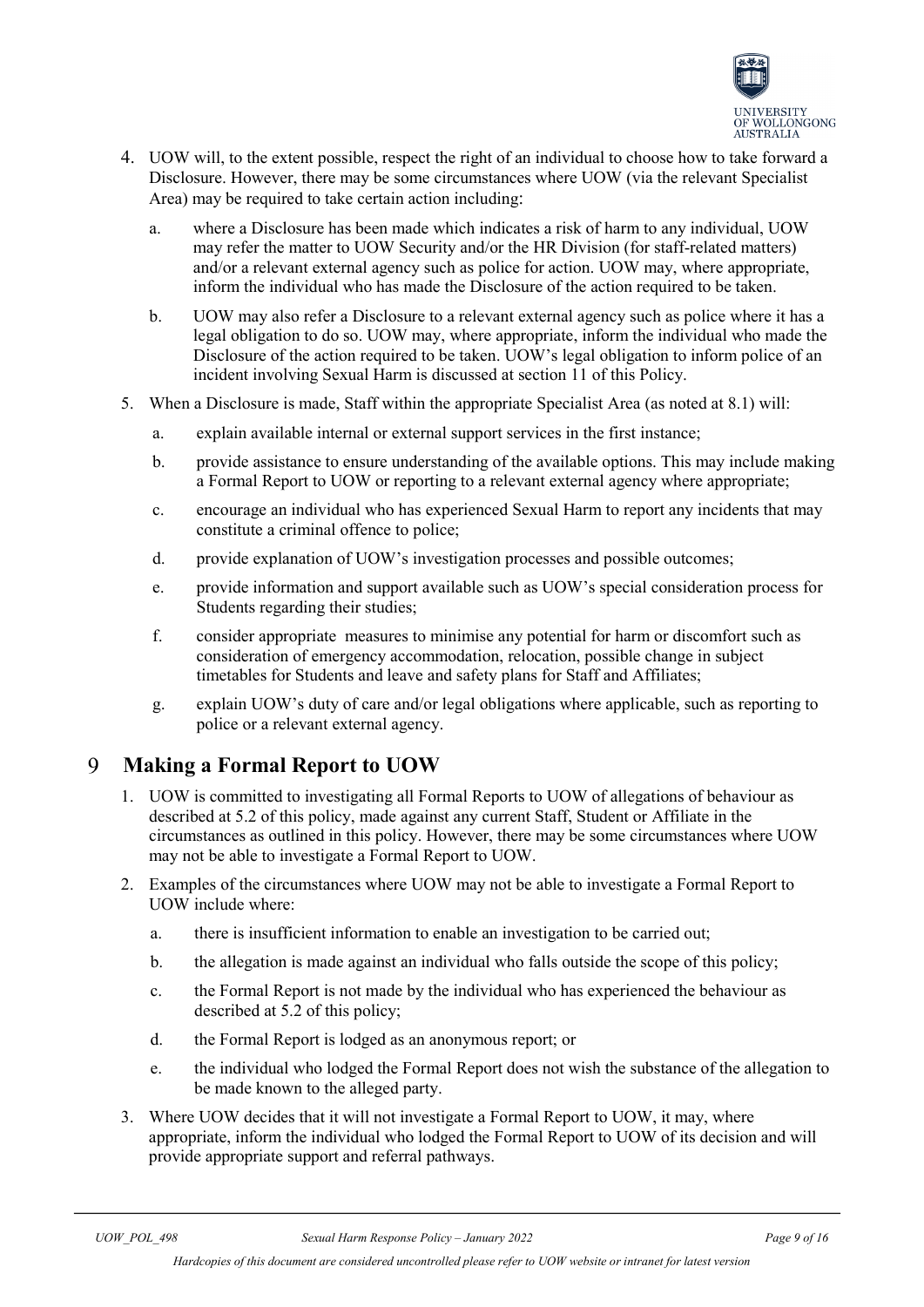

- 4. UOW strongly encourages individuals who have experienced behaviour as described at 5.2 of this policy to lodge a Formal Report to UOW via the following Specialist Areas:
	- a. UOW's Safe and Respectful Communities team [sarc-uow@uow.edu.au](mailto:sarc-uow@uow.edu.au) or on  $+61.2$ 4221 3344 (for students).
	- b. The Employment Relations Unit or a relevant Staff member in the Human Resources Division via [employment-relations@uow.edu.au](mailto:employment-relations@uow.edu.au) or on  $+61$  2 4221 5902. (for staff and affiliates);
	- c. UOW's online portal at https://www.uow.edu.au/about/governance/complaintsmanagement/ for electronic lodgement (students, staff or affiliates);
	- d. UOW's Complaints Management Centre via email at uow-complaints  $@$ uow.edu.au or on  $+61$  2 4221 5170 (students, staff or affiliates).
- 5. Anonymous Formal Reports to UOW may be made via any of the above avenues. However, UOW's ability to respond may be limited and UOW may not be able to investigate the matter.
- 6. Where an allegation of Sexual Harm may be identified as a criminal offence, individuals will be encouraged to report the matter to police. Refer to section 10 of this policy for further information.
- 7. Where a Formal Report to UOW is lodged and an investigation is initiated, UOW's relevant Specialist Area will investigate the matter for the purpose of determining whether the behaviour, if proven, amounts to misconduct under its existing Staff and Student UOW codes, policies and procedures. Any such investigation will be managed in accordance with those codes, policies and procedures which may include (but are not limited to):
	- a. For Students: Student Conduct Rules and Student Conduct in Residences Policy;
	- b. For Staff and Affiliates: Relevant UOW policies such as the University Code of Conduct and Bullying Prevention Policy.
- 8. There may be some circumstances where the Specialist Area may be required to take certain action including:
	- a. Where a Formal Report to UOW has been made which indicates a risk of harm to any individual, UOW may refer the matter to UOW Security and/or the HR Division (in cases involving Staff and Affiliates) and/or a relevant external agency for appropriate action. UOW may, where appropriate, inform the individual who has lodged the Formal Report of the action required to be taken.
	- b. UOW may also refer a Formal Report to UOW to the police or a relevant external agency where it has a legal obligation to do so. UOW may, where appropriate, inform the individual who made the Formal Report to UOW regarding the referral to an external agency. UOW's legal obligation to inform police of an incident involving Sexual Harm is discussed at section 11 of this Policy.
- 9. Where an allegation of Sexual Harm is referred to, or lodged with, an external agency for investigation, UOW may choose to not commence, or to suspend its investigation of a Formal Report to UOW, until those external investigations have concluded. UOW may take interim measures to safeguard the parties involved in an allegation of Sexual Harm. Failure to comply with interim measures may result in disciplinary action in accordance with UOW's codes, policies and procedures.
- 10. Outcomes of Formal Reports to UOW will be determined in accordance with relevant UOW codes, policies and procedures and may include (but are not limited to):
	- a. education and training strategies to ensure that Staff, Students and Affiliates are aware of appropriate standards of conduct;

*Hardcopies of this document are considered uncontrolled please refer to UOW website or intranet for latest version*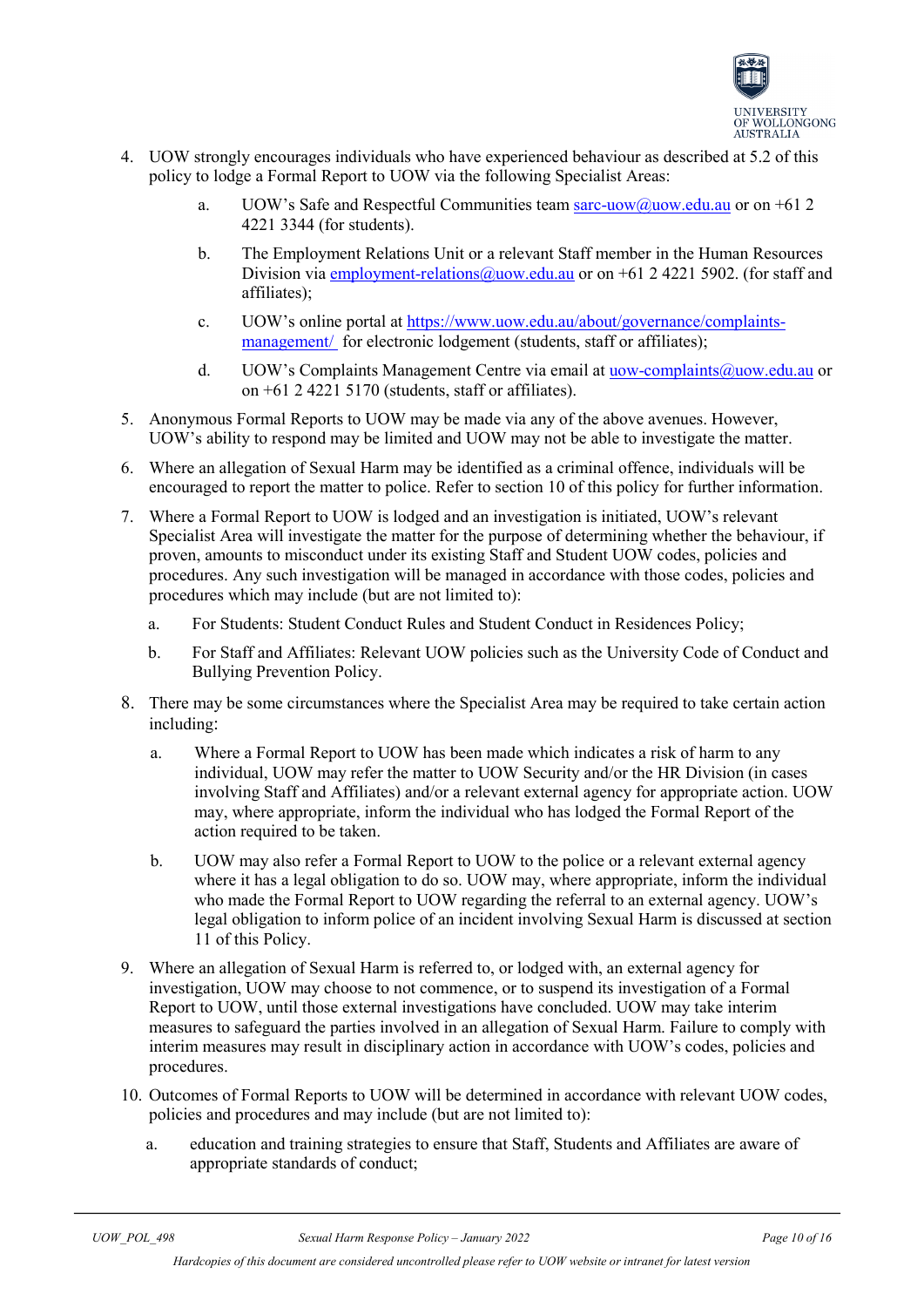

- b. disciplinary action, where a finding of misconduct has been made against a current Student, Staff or Affiliate (refer to section 14 of this Policy);
- c. identification of any changes/improvement opportunities to UOW codes, policies and procedures, training or contractual arrangements;
- d. referral to police or relevant external agency.

### <span id="page-10-0"></span>**Reporting to Police**

- 1. Individuals are encouraged to contact police to report alleged criminal offences. The options involving police include:
	- a. Make a Formal Report to police only.

An individual may choose to report the incident to police and have the matter formally investigated by police only. However, where UOW is made aware of an incident, there may be some instances where UOW may have a responsibility to take certain action, depending on the nature of the allegation and any potential risk of harm to other UOW Community members. Section 11 of this policy provides details of the circumstances where UOW is required to report to police.

UOW is committed to supporting the welfare of all persons involved in incidents of Sexual Harm and implementing interim measures where appropriate.

b. Make a Formal Report to police and UOW.

An individual may choose to report an incident to police as well as lodge a Formal Report to UOW. Where a criminal investigation or judicial proceedings are likely to commence or are ongoing, UOW may choose to not commence or to suspend its investigation until it has received appropriate advice from the police regarding their investigation process and/or judicial proceedings process. Regardless, UOW will continue to support the welfare of all persons involved and implement interim measures where appropriate.

Where, following a police investigation, a decision has been made by the police to take no further action, or where judicial proceedings have completed (regardless of the outcome), UOW may still proceed with its investigation process as discussed at 9.7.

Where a Staff, Student or Affiliate is convicted of a criminal offence or accepts a police caution in relation to behaviour that falls within the scope of this policy, the conviction/caution may be taken into consideration by UOW when proceeding with its investigation as discussed at 9.7.

### <span id="page-10-1"></span>**UOW's obligation to report to Police**

- 1. An individual who has experienced Sexual Harm has the right to choose not to report the matter to police, but may wish to lodge a Formal Report with UOW only. UOW supports the rights of individuals in deciding not to report to police.
- 2. In some circumstances, UOW may be obliged to report the matter to police in accordance with its obligations under s.316(1) of the *Crimes Act 1900* (NSW). The obligation to notify police occurs where UOW:
	- a. knows or believes that an offence punishable by imprisonment for 5 years or more has been committed by another person; and
	- b. knows or believes that the information it holds may be of material assistance in securing the apprehension or prosecution of a person who UOW believes may have committed a serious indictable offence.
- 3. However, UOW is not obliged to report to the matter to police if it has a reasonable excuse for not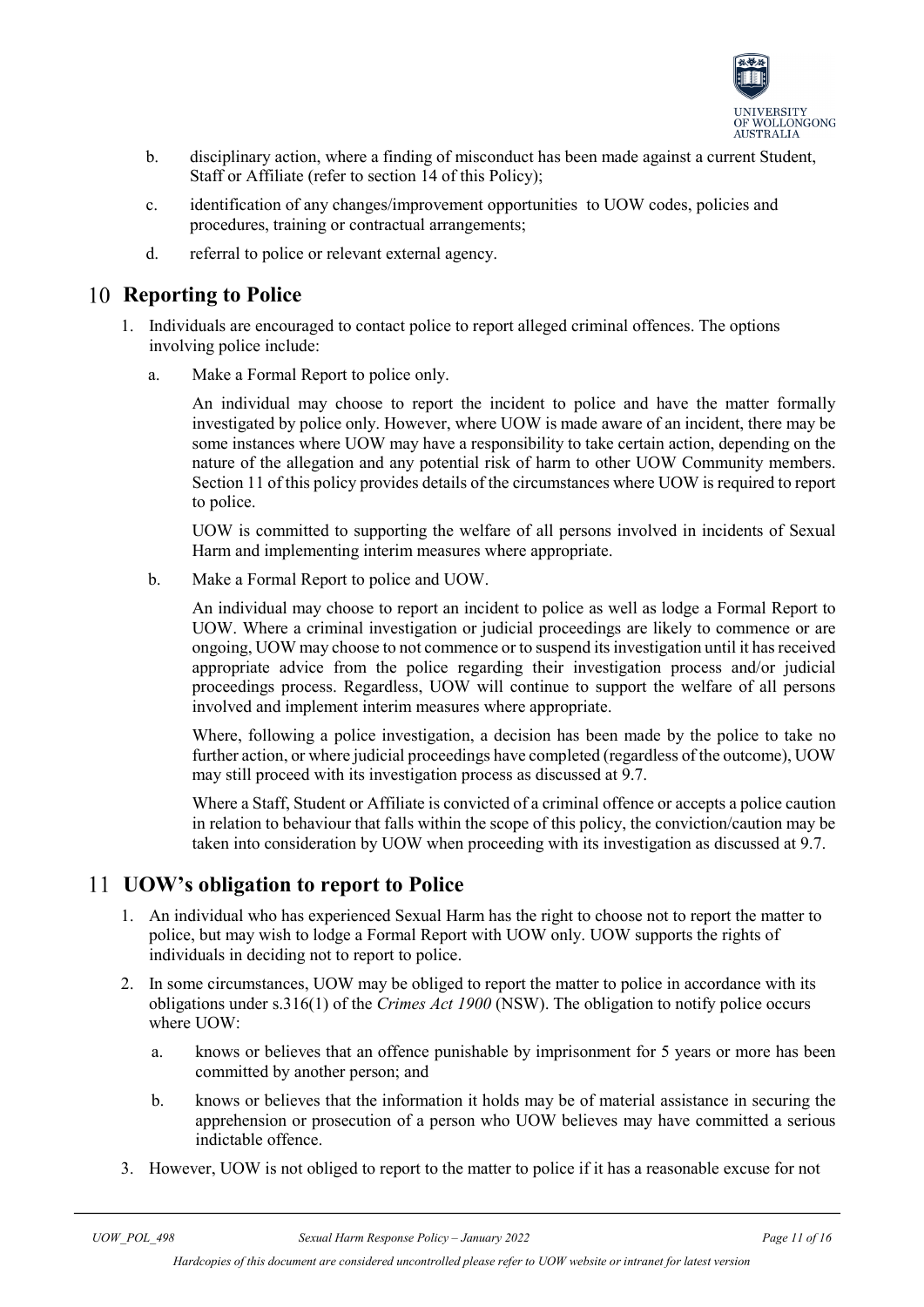

reporting. The following requirements of s.316(1A) of the *Crimes Act 1900* (NSW) must be satisfied to establish a reasonable excuse:

- a. the information held by UOW of the kind set out in Section 11.2 (above) relates to a sexual offence or domestic violence offence;
- b. the person who has experienced the harm is 18 or over at the time the information is obtained; and,
- c. UOW believes on reasonable grounds that the person does not wish the information to be reported to the police.

### <span id="page-11-0"></span>**Other External avenues**

- 1. In addition to NSW Police, individuals who wish to lodge a Formal Report of an incident of Sexual Harm may do so via a relevant external agency such as the NSW Anti-Discrimination Board or the Australian Human Rights Commission. UOW encourages Staff, Students and Affiliates to lodge a Formal Report to UOW in the first instance.
- 2. Where a Formal Report is lodged with an external agency for investigation, UOW may choose to not commence, or to suspend its investigation of a Formal Report to UOW, until those external investigations have concluded. Where appropriate, outcomes of external investigations may be taken into consideration by UOW.
- 3. During the course of an external investigation, UOW may undertake appropriate actions in accordance with its codes, policies and procedures and may also take interim actions to safeguard all parties involved in allegations of Sexual Harm.

### <span id="page-11-1"></span>**Witness intervention**

1. Without putting oneself or others in danger, UOW encourages and values reasonable intervention by members of the UOW Community to prevent or stop behaviour as described at 5.2 of this policy, from occurring or continuing. If required, contact UOW Security on +61 2 4221 4900 for assistance or raise an emergency alert through UOW's SafeZone app.

### <span id="page-11-2"></span>**Breach of this Policy**

- 1. Allegations of behaviour, as described at 5.2 of this policy, by current Staff, Students and Affiliates may, if proven, constitute misconduct pursuant to UOW codes, policies and procedures and be subject to disciplinary action. The standard of proof to be satisfied in any investigation involving an allegation of behaviour as described at 5.2 of this policy is 'on the balance of probabilities'.
- 2. For current Students:
	- a. Allegations of behaviour, as described at 5.2 of this policy will be managed in accordance with the Student Conduct Rules, Student Conduct in Residences Policy and associated procedures;
	- b. Where a finding of misconduct has been made, disciplinary action may be taken in accordance with the Student Conduct Rules, Student Conduct in Residences Policy and associated procedures depending on the nature and severity of the breach.
- 3. For current Staff and Affiliates:
	- a. Allegations of behaviour, as described at 5.2 of this policy will be managed in accordance with the relevant staff-related policies and processes.
	- b. Where a finding of misconduct is made, disciplinary action may be taken in accordance with those policies and processes.

*Hardcopies of this document are considered uncontrolled please refer to UOW website or intranet for latest version*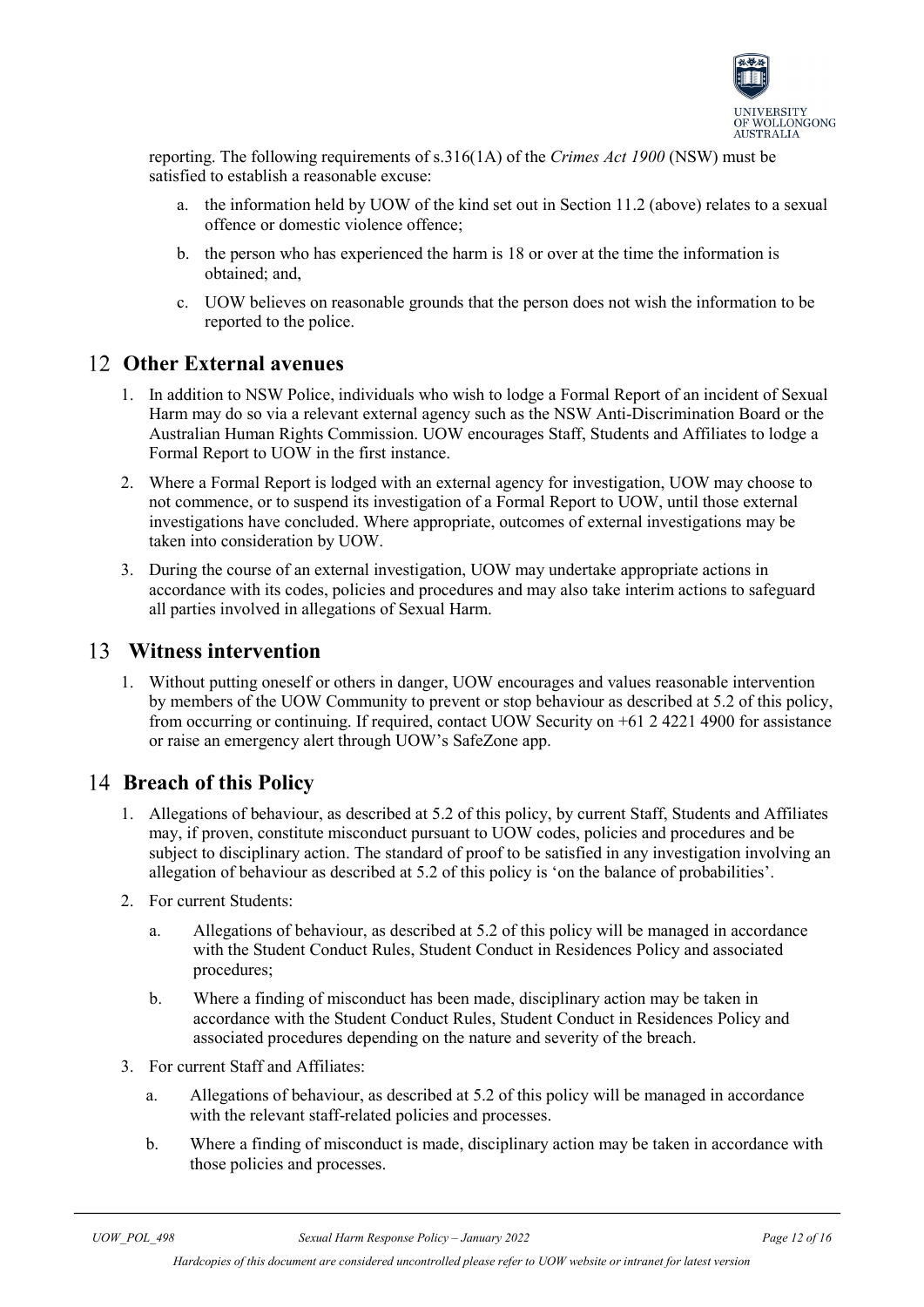

- 4. Disciplinary action may include, but is not limited to, formal warning or reprimand, re-training, suspension, exclusion, expulsion or in the case of Staff and Affiliates, may include termination of employment or engagement.
- 5. Any disciplinary action taken by UOW may be in addition to the outcomes from any criminal proceedings or actions from relevant external agencies.

## <span id="page-12-0"></span>**Recordkeeping, data collection, privacy**

- 1. UOW will take all reasonable steps to ensure that information relating to Disclosures and Formal Reports to UOW are handled in a confidential manner and in accordance with its privacy obligations, unless an exception applies under law.
- 2. The collection and use of an individual's personal information will be limited, to the extent that is reasonably necessary, in order to deal with the Disclosure or Formal Report in line with UOW's relevant policies and processes.
- 3. Information will not be released outside UOW, unless the individual to whom the information relates provides consent, or the release is otherwise permitted or authorised under law, such as where:
	- a. it is necessary to prevent a serious and imminent threat to the life, health or safety of any individual; or
	- b. UOW has a legal obligation to release the information, such as under subpoena; or
	- c. there is a legal requirement to report to relevant agencies, such as NSW Police.
- 4. Records relating to Disclosures and Formal Reports to UOW will be retained in accordance with UOW's Records Management Policy.
- 5. Non-identifying information will be used by UOW to monitor trends on campus, inform our support strategies and design educational and preventative campaigns.

### <span id="page-12-1"></span>**Roles and Responsibilities**

- 1. Students are responsible for complying with this policy and other associated policies and legislation, where relevant.
- 2. Staff and Affiliates are responsible for:
	- a. complying with this policy and other associated policies and legislation, where relevant;
	- b. providing support to individuals, where appropriate, in response to behaviour as described at 5.2;
	- c. reporting any behaviour described at 5.2 of this policy to their manager, supervisor or the Specialist Area (as described at 8.1).
- 3. Senior Executives, Executive Deans, Associate Deans, Directors, Unit Heads, Managers and Supervisors are responsible for:
	- a. taking all reasonable steps to promote the elimination of behaviour described at 5.2 of this policy in the workplace;
	- b. modelling acceptable standards of conduct;
	- c. taking appropriate action to prevent the occurrence or continuation of behaviour as described at 5.2 of this policy, in circumstances as outlined in the Application and Scope section of this policy;
	- d. treating all incidents involving Sexual Harm seriously, whether observed or reported, and taking immediate action to resolve the matter in accordance with UOW's codes, policies and procedures;
	- e. engaging with the appropriate Specialist Area to obtain information and guidance. Where the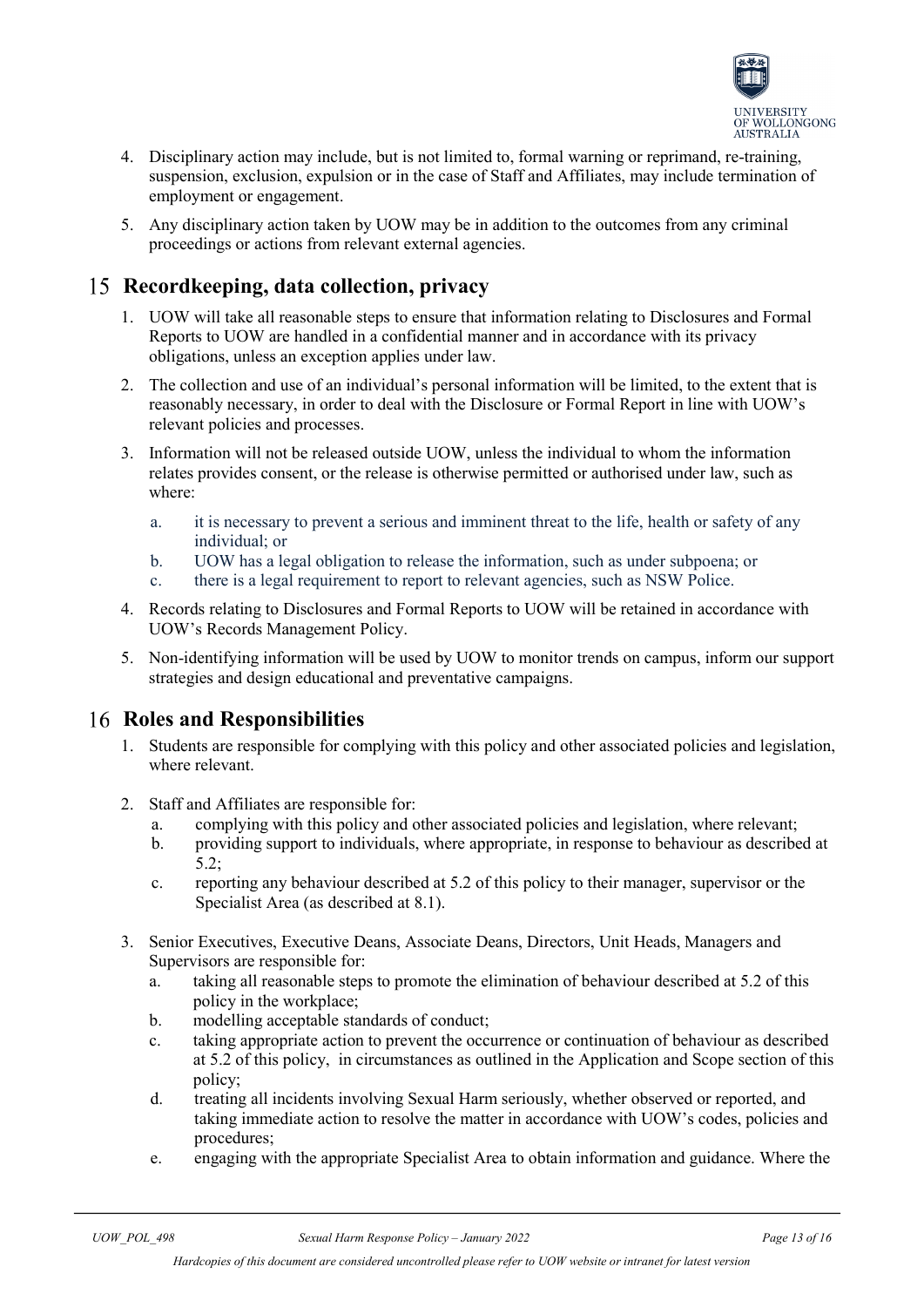

matter may be particularly complex or serious, it is to be referred to the Specialist Area.

- f. understanding their obligations under this policy.
- 4. The Employment Relations Unit (or relevant Staff member) in the Human Resources Division is the Specialist Area responsible for:
	- a. providing appropriate information and guidance regarding Staff and Affiliate-related incidents of behaviour as described at 5.2 of this policy;
	- b. managing Disclosures and/or Formal Reports to UOW lodged directly with the Employment Relations Unit by Staff and Affiliates, as detailed in this policy; and
	- c. managing Disclosures and/or Formal Reports to UOW which have been referred by managers, where the matter may be particularly complex or serious.
- 5. The Safe and Respectful Communities team is the Specialist Area responsible for:
	- a. handling Disclosures and/or Formal Reports to UOW by Students, as detailed in this policy;
	- b. providing appropriate information and guidance regarding Student-related incidents of behaviour as described at 5.2 of this policy;
	- c. data management, education and training.
- 6. UOW Security is responsible for:
	- a. managing UOW emergency response to incidents involving Sexual Harm;
	- b. responding to initial reports of incidents involving Sexual Harm.
- 7. Other roles and responsibilities are as detailed throughout this policy.

### <span id="page-13-0"></span>**Dissatisfaction with UOW's response under this policy**

<span id="page-13-1"></span>1. Members of the UOW Community who are dissatisfied with UOW's handling of a report of behaviour as described at 5.2 of this policy may lodge a formal complaint via the Complaints Management Centre online portal at [https://www.uow.edu.au/about/governance/complaints](https://www.uow.edu.au/about/governance/complaints-management/)[management/.](https://www.uow.edu.au/about/governance/complaints-management/)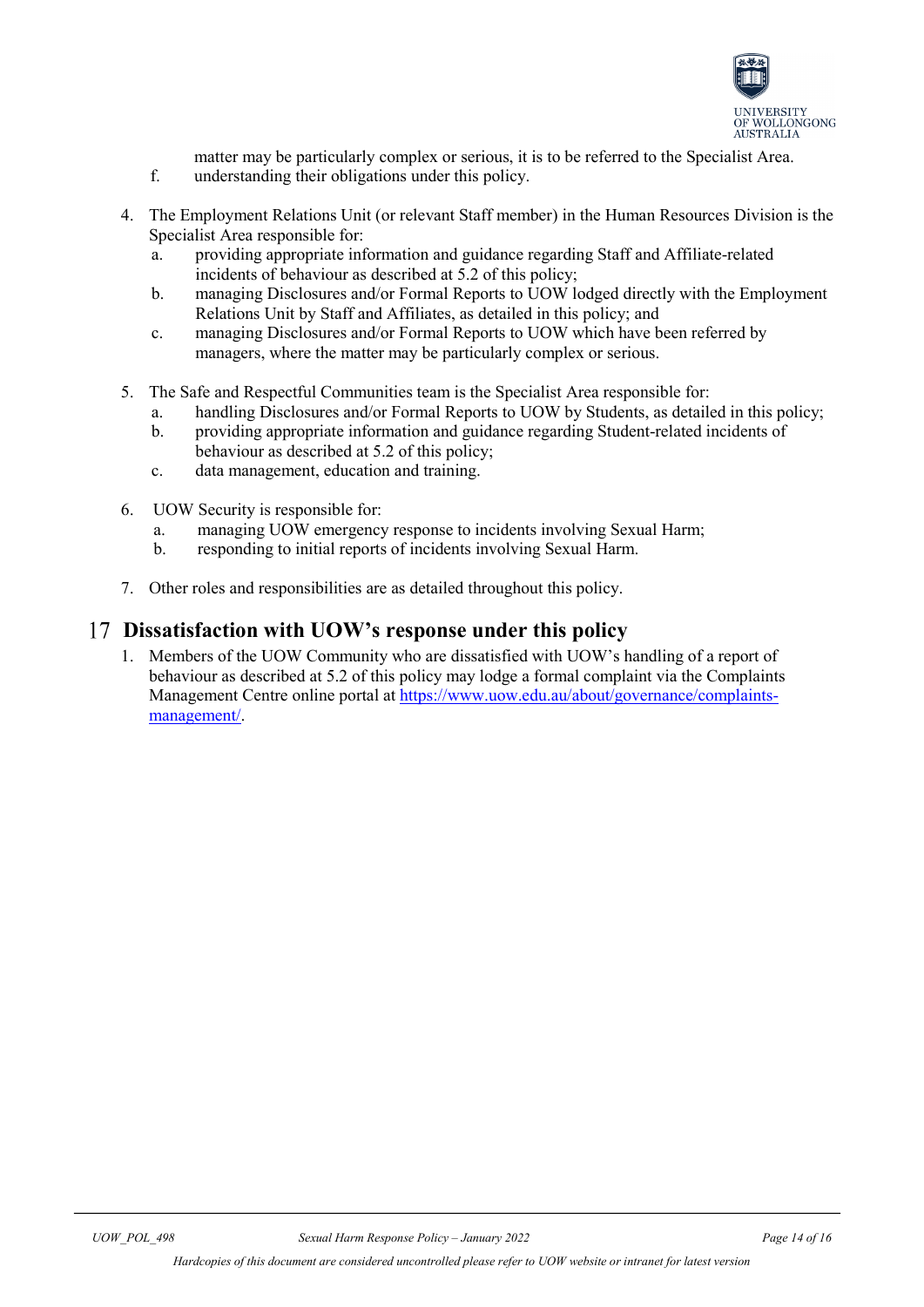

| <b>Version</b><br>Control | <b>Date Effective</b> | <b>Approved By</b> | Amendment                                                                                                       |
|---------------------------|-----------------------|--------------------|-----------------------------------------------------------------------------------------------------------------|
|                           | 3 April 2020          | University Council | <b>First Version</b>                                                                                            |
|                           | 27 January 2022       | Vice-Chancellor    | Change of policy title from "Improper Sexual"<br>Conduct Response Policy" to "Sexual Harm"<br>Response Policy". |
|                           |                       |                    | Amendment to Section 11 UOW's Obligation<br>to Report to Police, in response to updated<br>Crimes Act 1900.     |
|                           |                       |                    | Other administrative amendments.                                                                                |

# **Version Control and Change History**